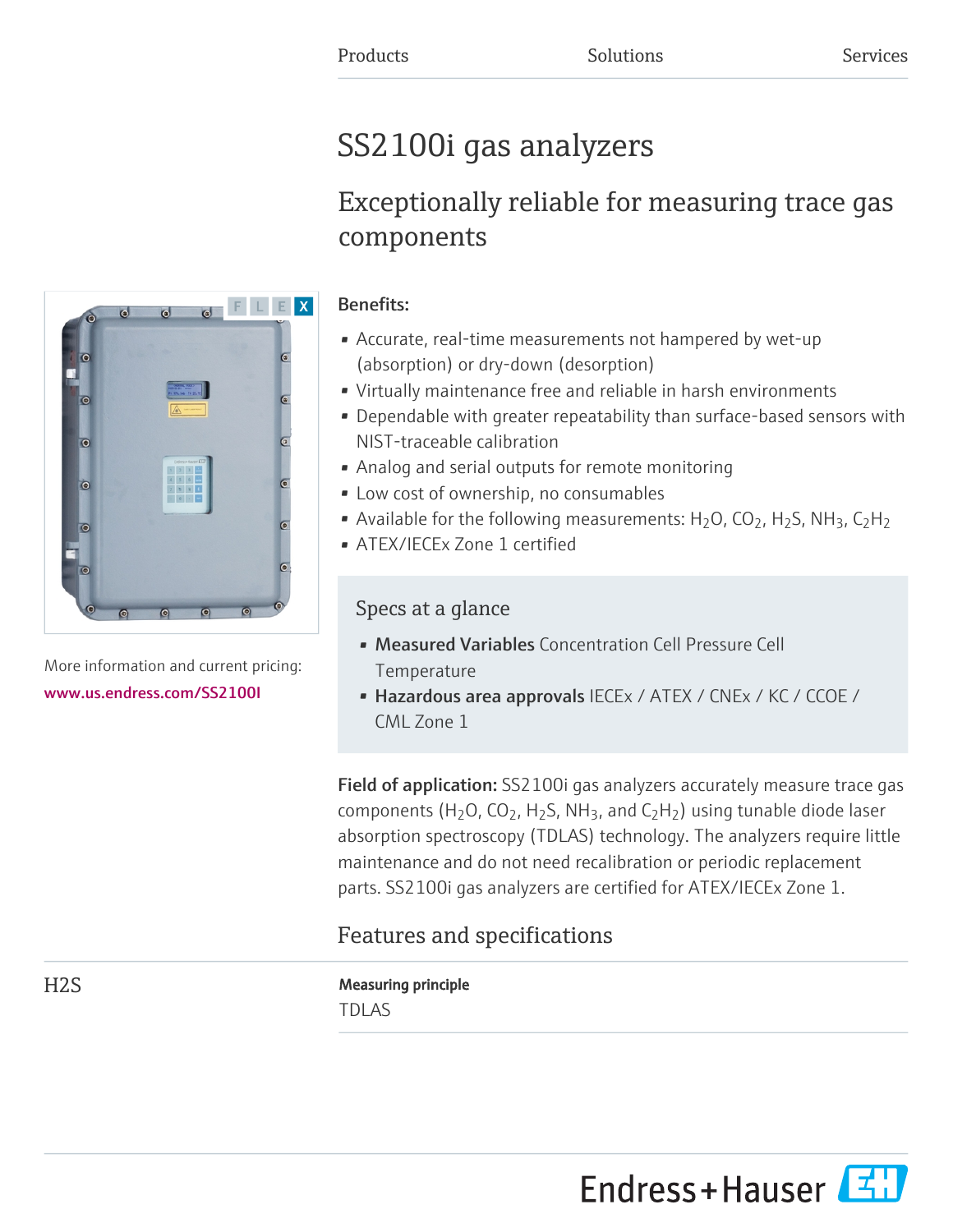# H2S Product Headline

An advanced gas analyzer for hydrogen sulfide (H2S) measurement. The SS2100i uses Tunable Laser Diode Absorption Spectroscopy (TDLAS) to determine the concentration of the analyte without coming into physical contact with the stream.

#### **Channels**

1

#### Analyte and Measurement ranges

H2S (Hydrogen Sulfide): 0-10 to 0-1000 ppmv; 0-5000 ppmv to 0-5%

### Measured Variables

Concentration Cell Pressure Cell Temperature

#### Ambient Temperature range

-20 to 50°C (-4 to 122°F) Optional (i-2 only): -10 to 60°C (14 to 140°F)

#### Operating Pressure range

Inlet Pressure: 140-350 kPa (20-50 psig) Sample Cell: 800-1200 mbara or 950-1700 mbara (optional)

#### Analyzer Wetted materials

316L Stainless Steel FKM O-Rings Glass

#### Power supply

120 or 240 VAC ±10%, 50-60 Hz; 300W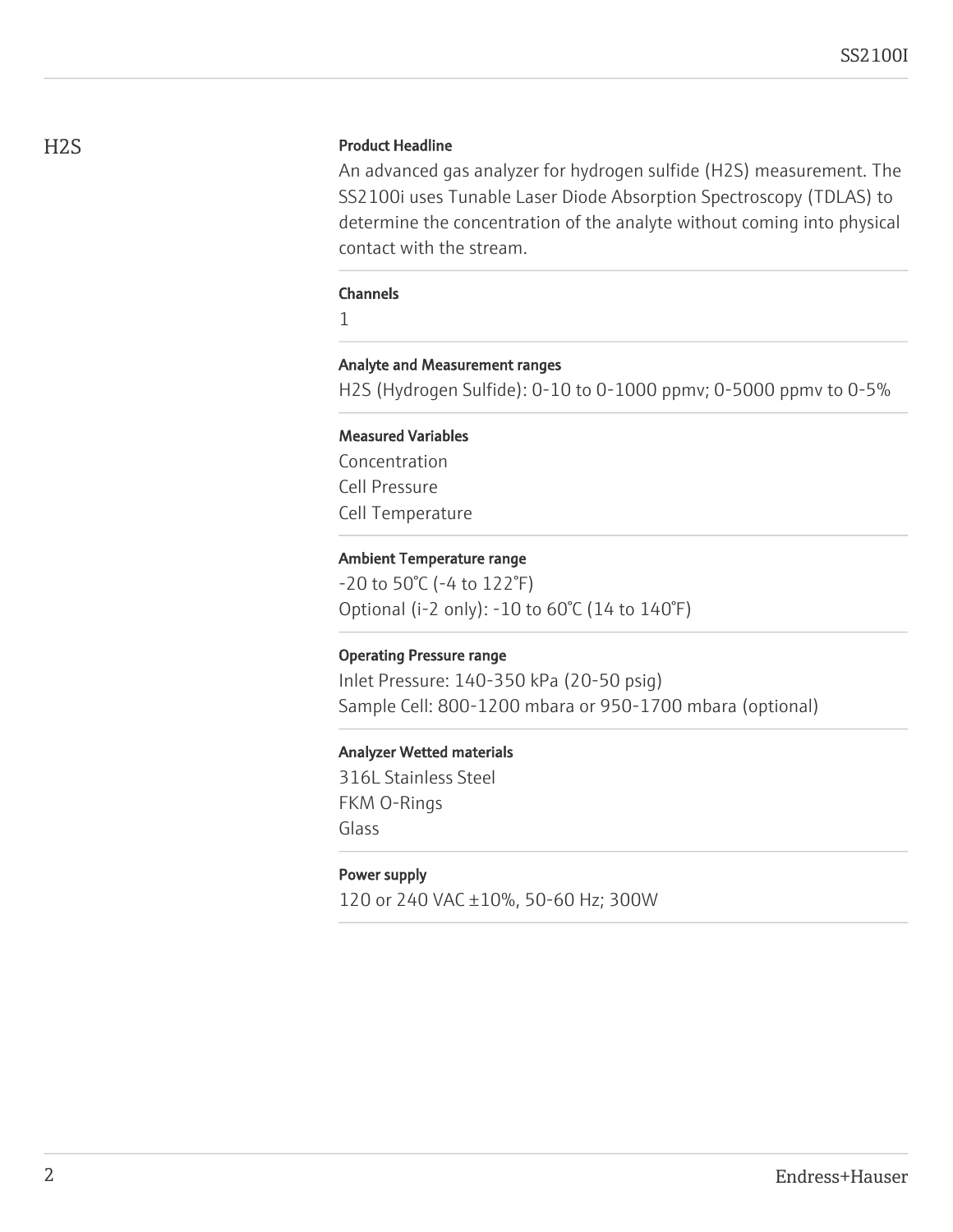# Communication

Analog Output: Two 4-20mA Isolated, 1200 ohms @ 24 VDC max load (measurement value) Analog Input: One 4-20mA Isolated, 1200 ohms @ 24 VDC max load (process pressure) Serial: RS232C and Ethernet Protocol: Modbus Gould RTU or Daniel RTU or ASCII Digital Outputs: 5, Concentration Alarm, General Fault, Validation Fail, Validation 1 Active, Validation 2 Active Digital Inputs: 2, Flow Alarm, Validation Request

#### Housing materials

Electronics: Copper-free Aluminum Laser/Cell Enclosure: Copper-free Aluminum (i-2 only) Sample System Enclosure: 304 or 316 Stainless Steel

#### Hazardous area approvals

IECEx / ATEX / CNEx / KC / CCOE / CML Zone 1

#### Degree of protection

IP66

#### Product safety

CE

## Metrological approvals

PAC China, Kazakhstan (i-1 only)

#### H<sub>2</sub>O Measuring principle

TDLAS

## Product Headline

An advanced gas analyzer for moisture (H2O) measurement. The SS2100i uses Tunable Laser Diode Absorption Spectroscopy (TDLAS) to determine the concentration of the analyte without coming into physical contact with the stream.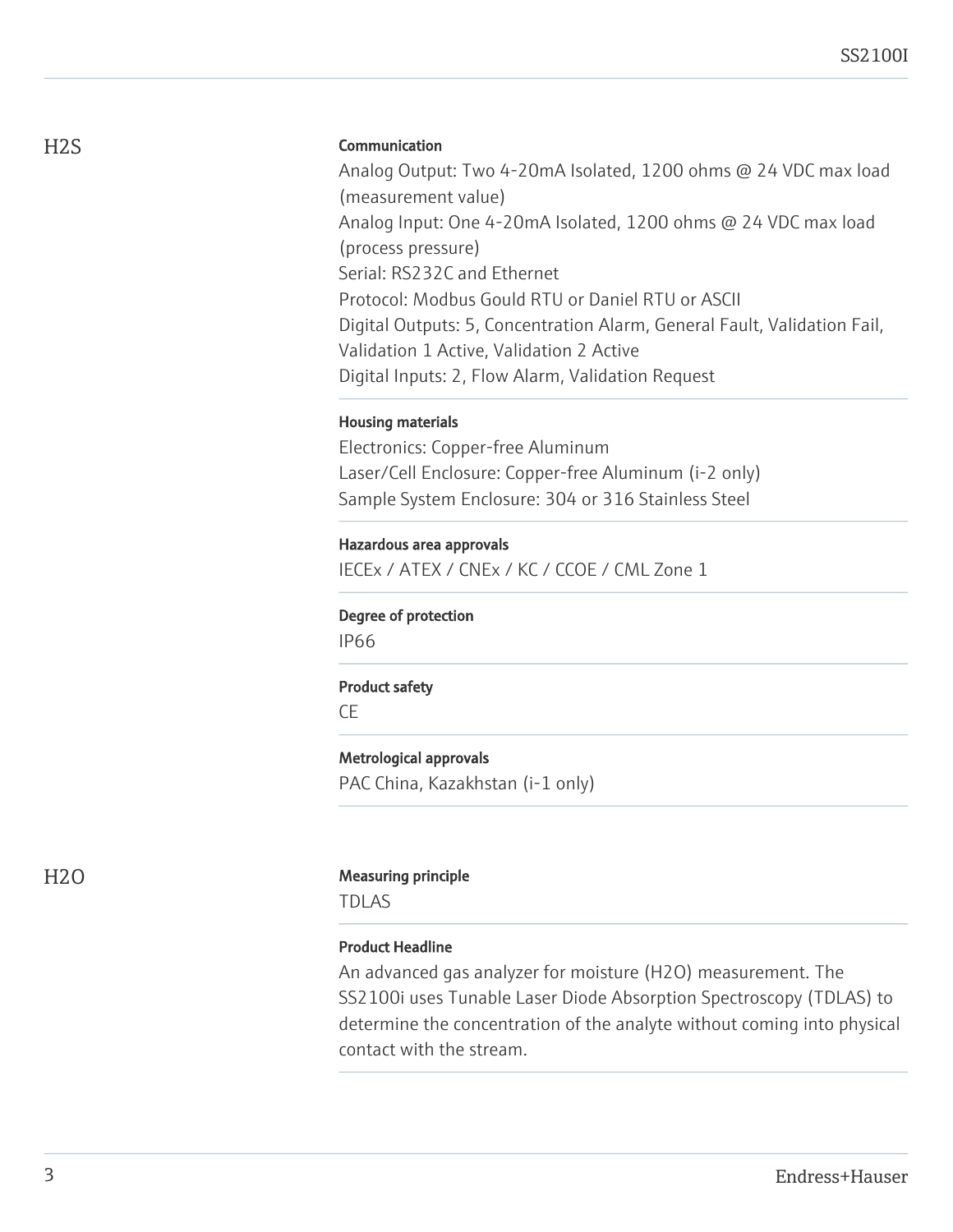#### Channels

1

#### Analyte and Measurement ranges

H2O (Moisture): 0-10 to 0-100 ppmv; 0-50 to 0-5000 ppmv

#### Measured Variables

Concentration Moisture Dew Point Cell Pressure Cell Temperature

#### Ambient Temperature range

-20 to 50°C (-4 to 122°F) Optional (i-2 only): -10 to 60°C (14 to 140°F)

#### Operating Pressure range

Inlet Pressure: 140-350 kPa (20-50 psig) Sample Cell: 800-1200 mbara or 950-1700 mbara (optional)

#### Analyzer Wetted materials

316L Stainless Steel FKM O-Rings Glass

### Power supply

120 or 240 VAC ±10%, 50-60 Hz; 300W

#### Communication

Analog Output: Two 4-20mA Isolated, 1200 ohms @ 24 VDC max load (measurement value) Analog Input: One 4-20mA Isolated, 1200 ohms @ 24 VDC max load (process pressure) Serial: RS232C and Ethernet Protocol: Modbus Gould RTU or Daniel RTU or ASCII Digital Outputs: 5, Concentration Alarm, General Fault, Validation Fail, Validation 1 Active, Validation 2 Active Digital Inputs: 2, Flow Alarm, Validation Request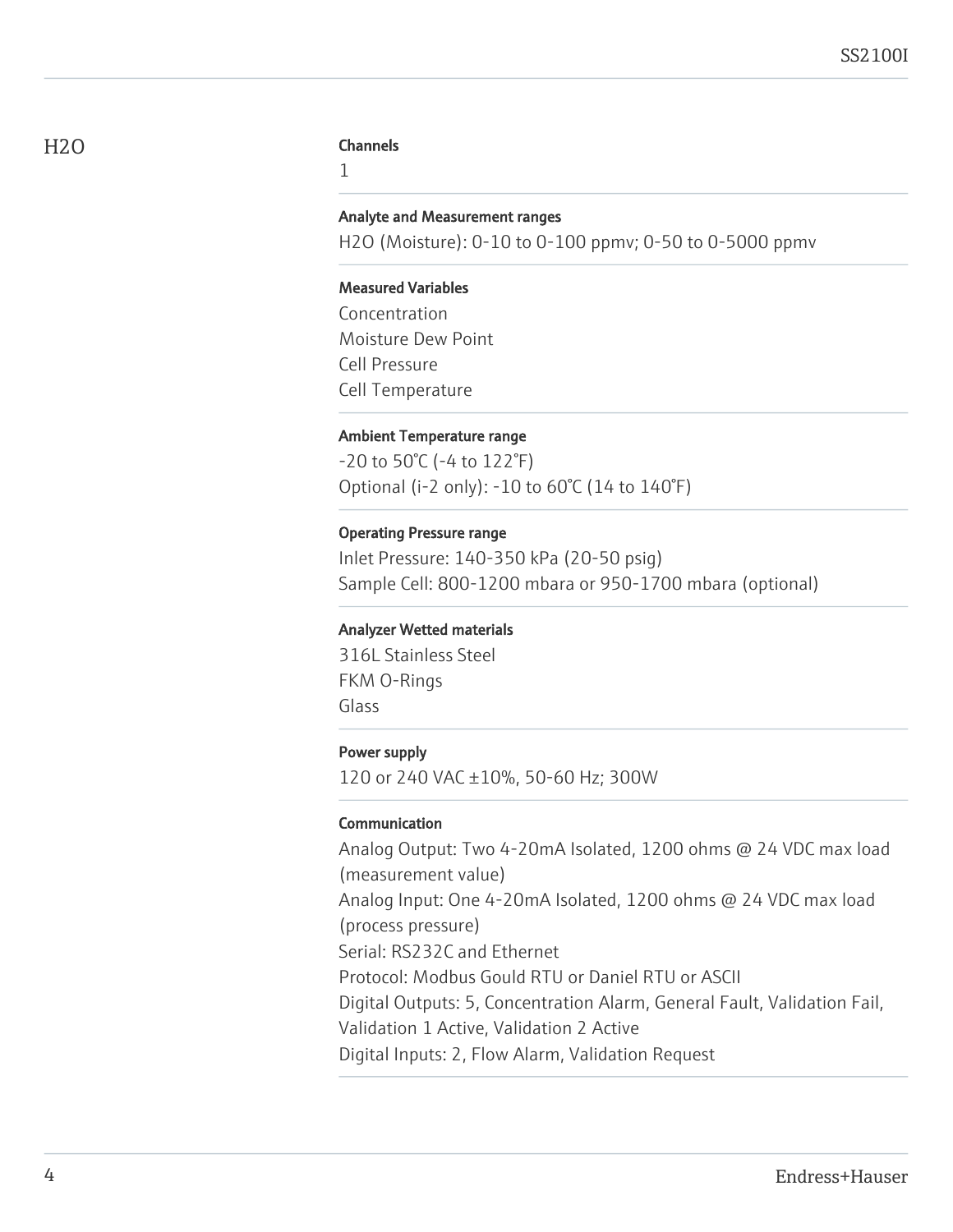H2O

#### Housing materials

Electronics: Copper-free Aluminum Laser/Cell Enclosure: Copper-free Aluminum (i-2 only) Sample System Enclosure: 304 or 316 Stainless Steel

#### Hazardous area approvals

IECEx / ATEX / CNEx / KC / CCOE / CML Zone 1

# Degree of protection

IP66

#### Product safety

CE

# Metrological approvals

PAC China, Kazakhstan (i-1 only)

#### CO2 Measuring principle

TDLAS

#### Product Headline

An advanced gas analyzer for carbon dioxide (CO2) measurement. The SS2100i uses Tunable Laser Diode Absorption Spectroscopy (TDLAS) to determine the concentration of the analyte without coming into physical contact with the stream.

#### Channels

1

#### Analyte and Measurement ranges

CO2 (Carbon Dioxide): 0-10 to 0-1000 ppmv; 0-5000 ppmv to 0-5%

#### Measured Variables

Concentration Cell Pressure Cell Temperature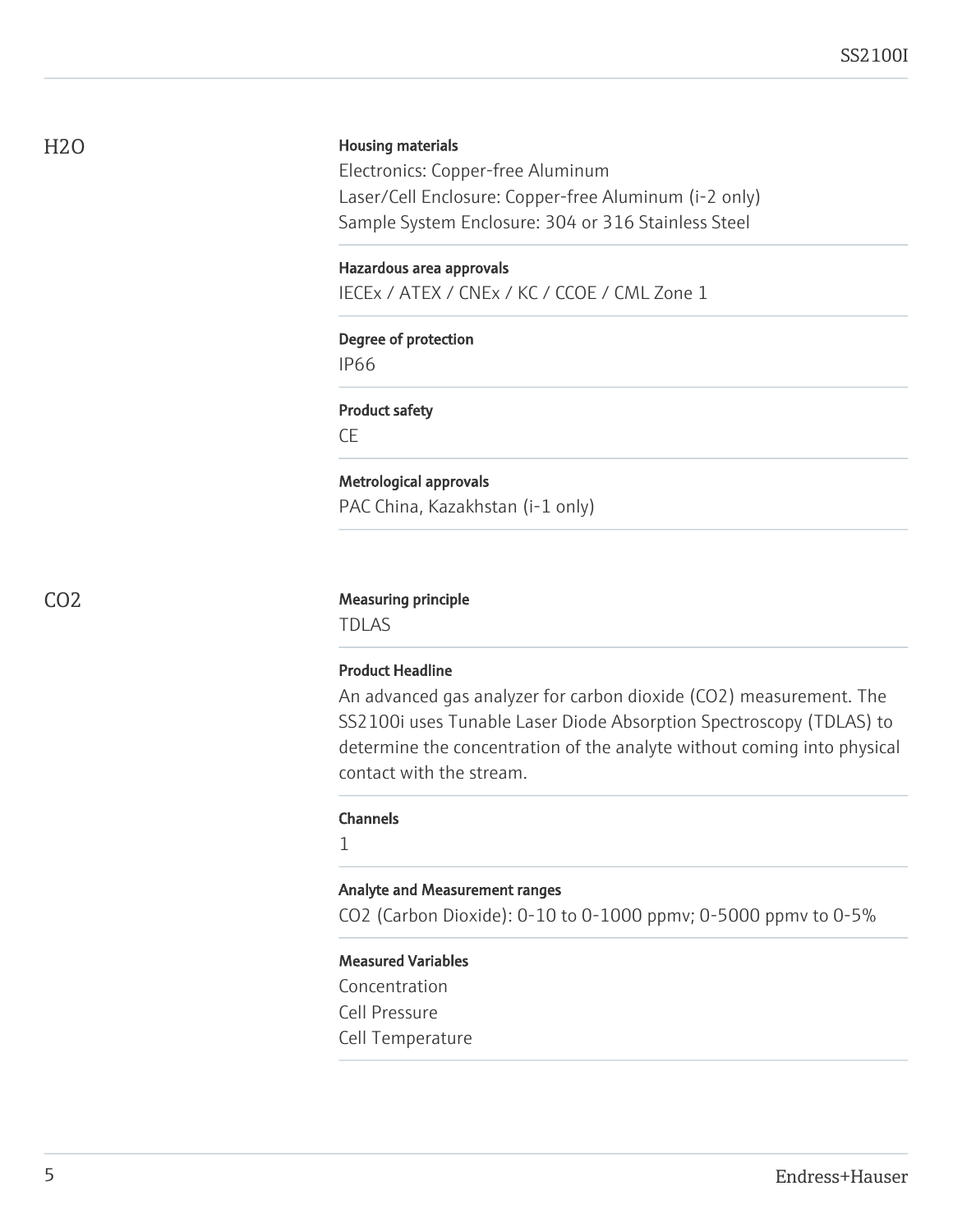#### Ambient Temperature range

-20 to 50°C (-4 to 122°F) Optional (i-2 only): -10 to 60°C (14 to 140°F)

#### Operating Pressure range

Inlet Pressure: 140-350 kPa (20-50 psig) Sample Cell: 800-1200 mbara or 950-1700 mbara (optional)

#### Analyzer Wetted materials

316L Stainless Steel FKM O-Rings Glass

#### Power supply

120 or 240 VAC ±10%, 50-60 Hz; 300W

## Communication

Analog Output: Two 4-20mA Isolated, 1200 ohms @ 24 VDC max load (measurement value) Analog Input: One 4-20mA Isolated, 1200 ohms @ 24 VDC max load (process pressure) Serial: RS232C and Ethernet Protocol: Modbus Gould RTU or Daniel RTU or ASCII Digital Outputs: 5, Concentration Alarm, General Fault, Validation Fail, Validation 1 Active, Validation 2 Active Digital Inputs: 2, Flow Alarm, Validation Request

#### Housing materials

Electronics: Copper-free Aluminum Laser/Cell Enclosure: Copper-free Aluminum (i-2 only) Sample System Enclosure: 304 or 316 Stainless Steel

#### Hazardous area approvals

IECEx / ATEX / CNEx / KC / CCOE / CML Zone 1

# Degree of protection

IP66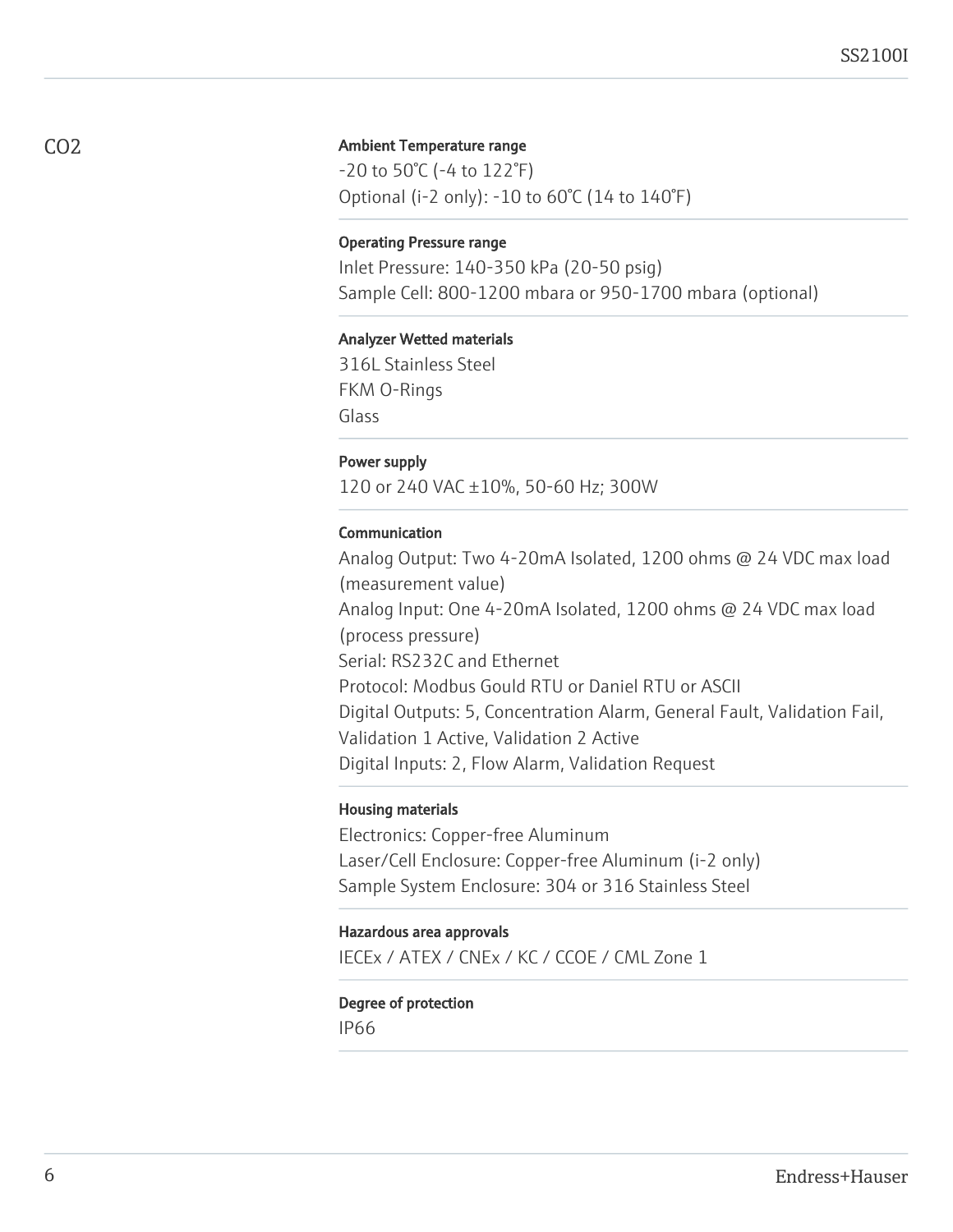CO2

#### Product safety

CE

Metrological approvals PAC China, Kazakhstan (i-1 only)

#### NH<sub>3</sub> Measuring principle

TDLAS

# Product Headline

An advanced gas analyzer for ammonia (NH3) measurement. The SS2100i uses Tunable Laser Diode Absorption Spectroscopy (TDLAS) to determine the concentration of the analyte without coming into physical contact with the stream.

#### Channels

1

# Analyte and Measurement ranges

NH3 (Ammonia): 0-5 ppmv

#### Measured Variables

Concentration Cell Pressure Cell Temperature

#### Ambient Temperature range

-20 to 50°C (-4 to 122°F) Optional (i-2 only): -10 to 60°C (14 to 140°F)

#### Operating Pressure range

Inlet Pressure: 140-350 kPa (20-50 psig) Sample Cell: 800-1200 mbara or 950-1700 mbara (optional)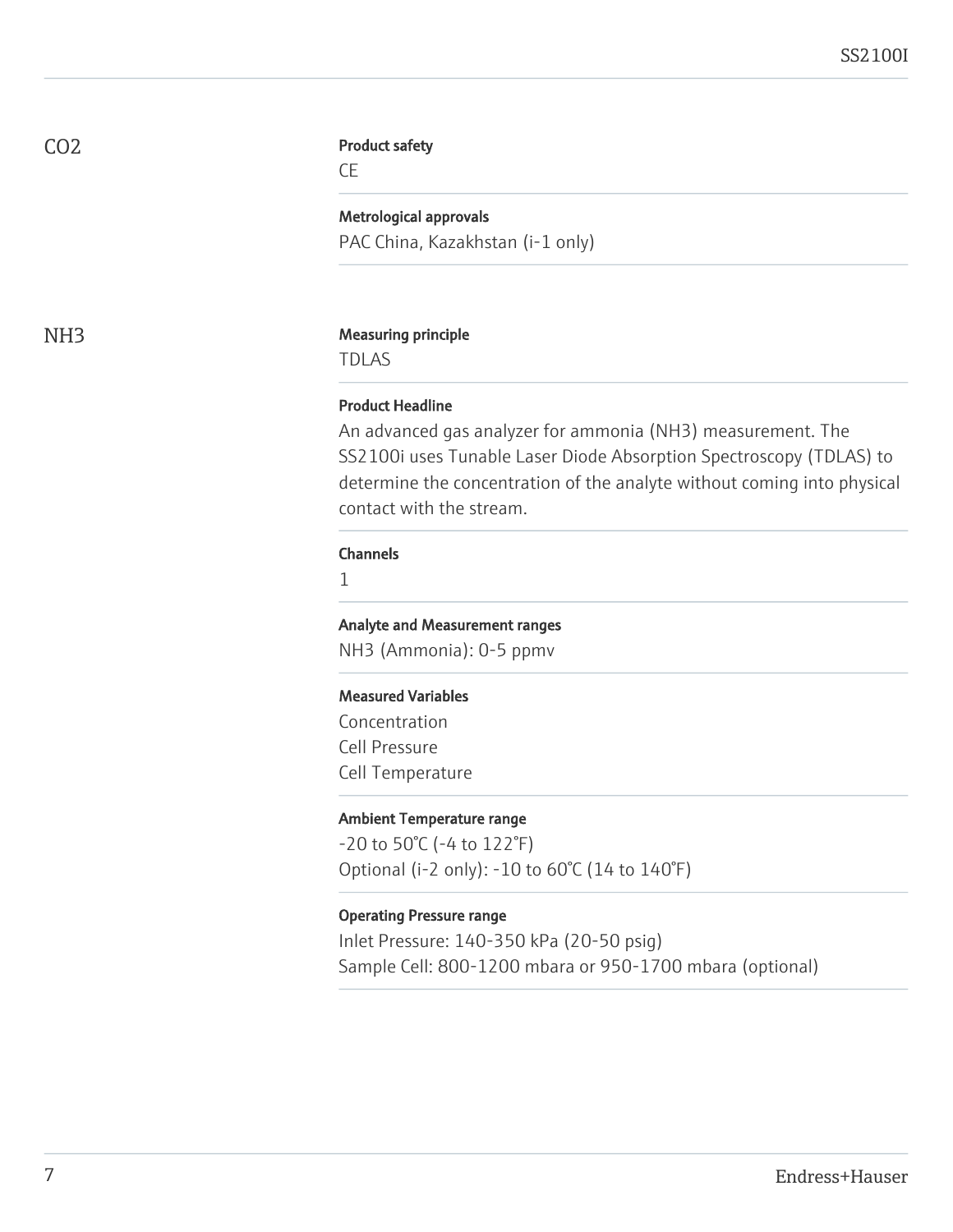#### Analyzer Wetted materials

316L Stainless Steel FKM O-Rings Glass

#### Power supply

120 or 240 VAC ±10%, 50-60 Hz; 300W

#### Communication

Analog Output: Two 4-20mA Isolated, 1200 ohms @ 24 VDC max load (measurement value) Analog Input: One 4-20mA Isolated, 1200 ohms @ 24 VDC max load (process pressure) Serial: RS232C and Ethernet Protocol: Modbus Gould RTU or Daniel RTU or ASCII Digital Outputs: 5, Concentration Alarm, General Fault, Validation Fail, Validation 1 Active, Validation 2 Active Digital Inputs: 2, Flow Alarm, Validation Request

#### Housing materials

Electronics: Copper-free Aluminum Laser/Cell Enclosure: Copper-free Aluminum (i-2 only) Sample System Enclosure: 304 or 316 Stainless Steel

#### Hazardous area approvals

IECEx / ATEX / CNEx / KC / CCOE / CML Zone 1

#### Degree of protection

IP66

#### Product safety

CE

#### Metrological approvals

PAC China, Kazakhstan (i-1 only)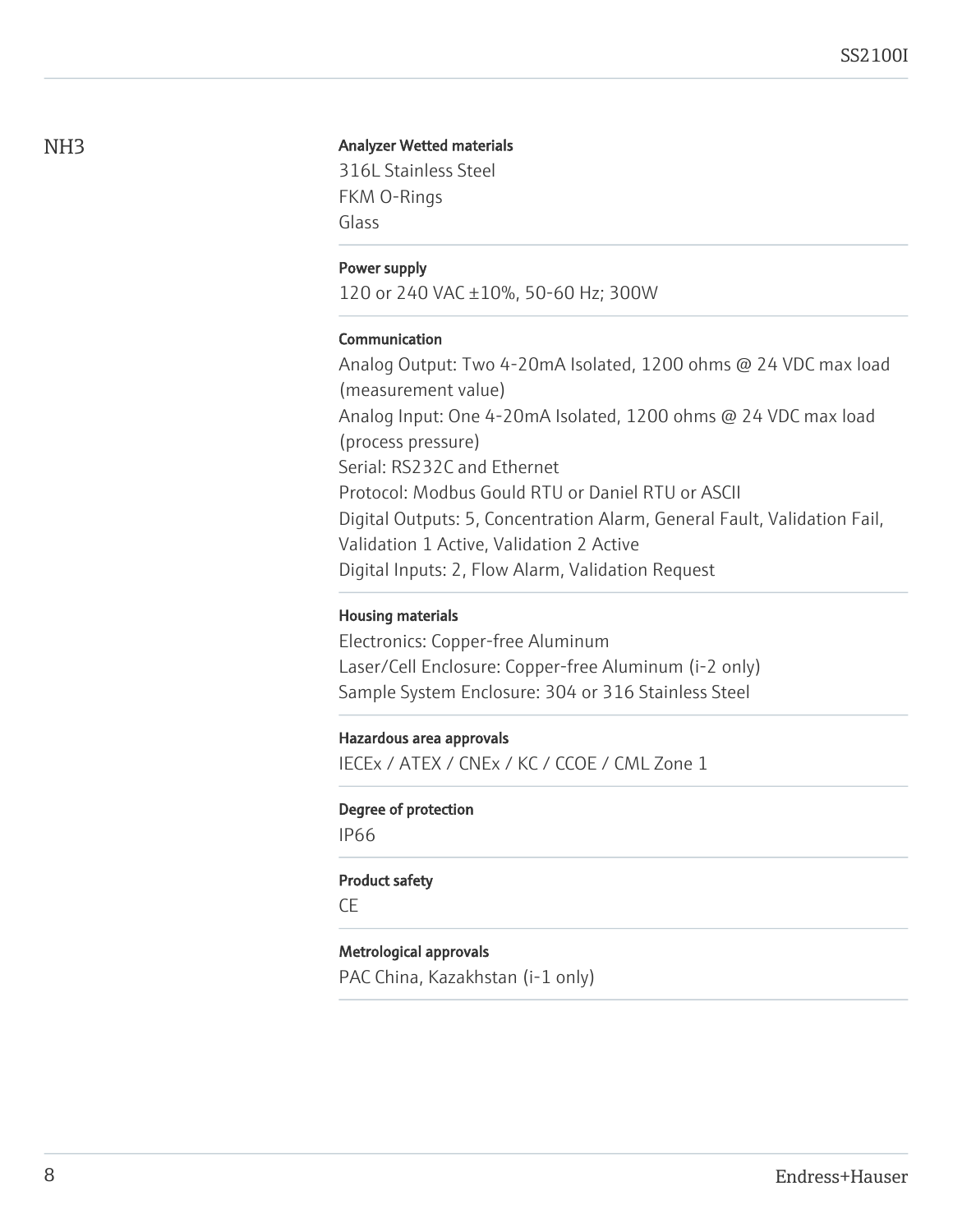#### C2H2 Measuring principle

TDLAS

# Product Headline

An advanced gas analyzer for acetylene (C2H2) measurement. The SS2100i uses Tunable Laser Diode Absorption Spectroscopy (TDLAS) to determine the concentration of the analyte without coming into physical contact with the stream.

#### Channels

1

# Analyte and Measurement ranges

C2H2 (Acetylene): 0-5; 0-3000 ppmv

## Measured Variables

Concentration Cell Pressure Cell Temperature

#### Ambient Temperature range

-20 to 50°C (-4 to 122°F) Optional (i-2 only): -10 to 60°C (14 to 140°F)

#### Operating Pressure range

Inlet Pressure: 140-350 kPa (20-50 psig) Sample Cell: 800-1200 mbara or 950-1700 mbara (optional)

#### Analyzer Wetted materials

316L Stainless Steel FKM O-Rings Glass

#### Power supply

120 or 240 VAC ±10%, 50-60 Hz; 300W